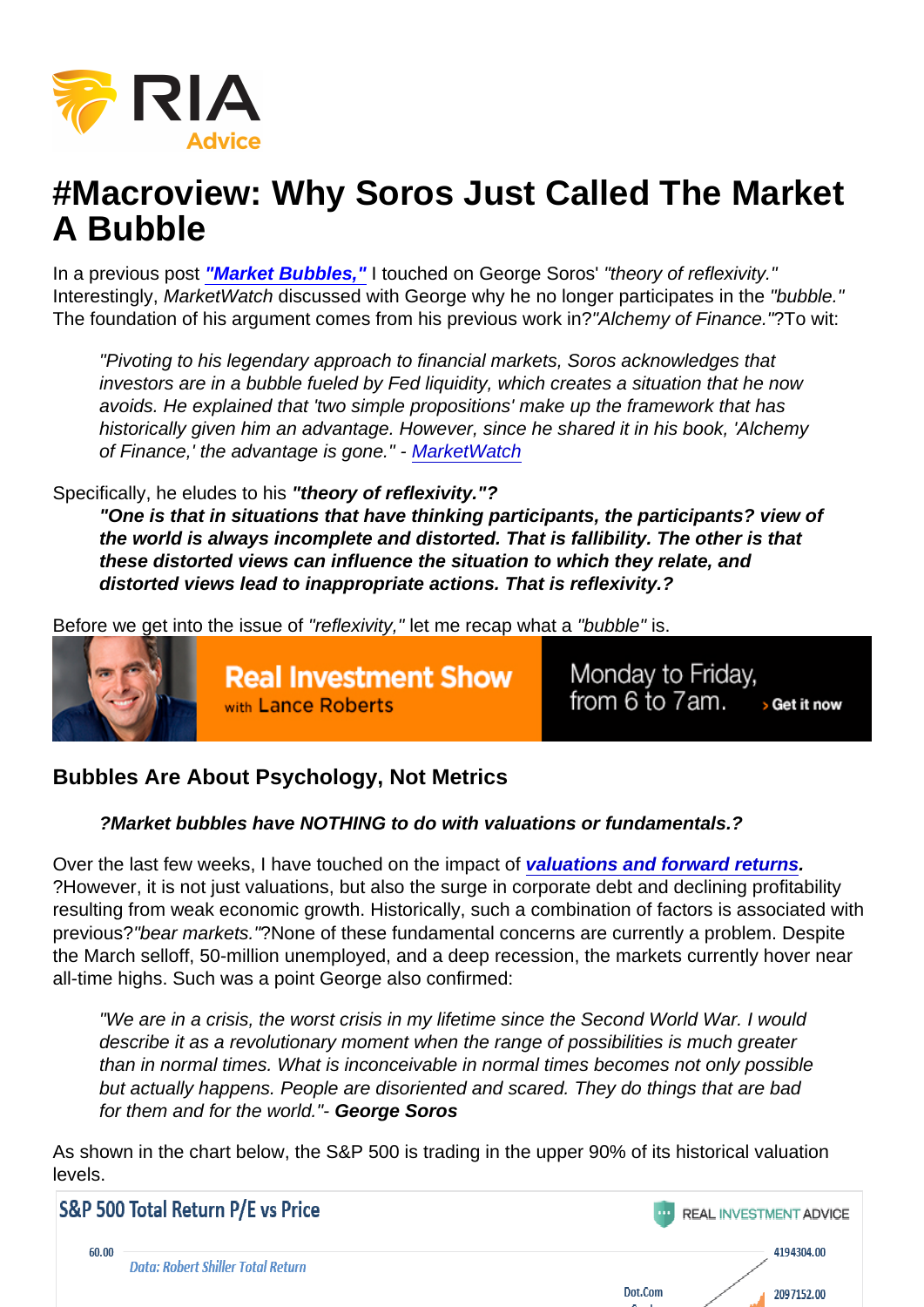However, since stock market?"bubbles"?reflect?speculation, greed, emotional biases,? valuations only reflect those emotions. As such, price becomes more reflective of psychology. From a "price perspective," the level of "greed" is on full display as the S&P 500 trades at the greatest deviation on record from its long-term exponential trend. (Such is hard to reconcile given a 35% correction just a few months ago.)

In other words,?bubbles can exist even at times when valuations and fundamentals might argue otherwise . Notice that except for only 1929, 2000, and 2007, every other major market crash occurred with valuations at levels LOWER than they are currently.?

## A Basic Disregard

The chart, courtesy of Finviz.com, compares the year-to-date performance of the constituents of the S&P 500. The bigger the "bubble size," the larger the market cap. Not surprisingly, the largest bubbles belong to the?"mega-cap" stocks responsible for a majority of the market return. Importantly, notice the vast majority of stocks still sport negative returns.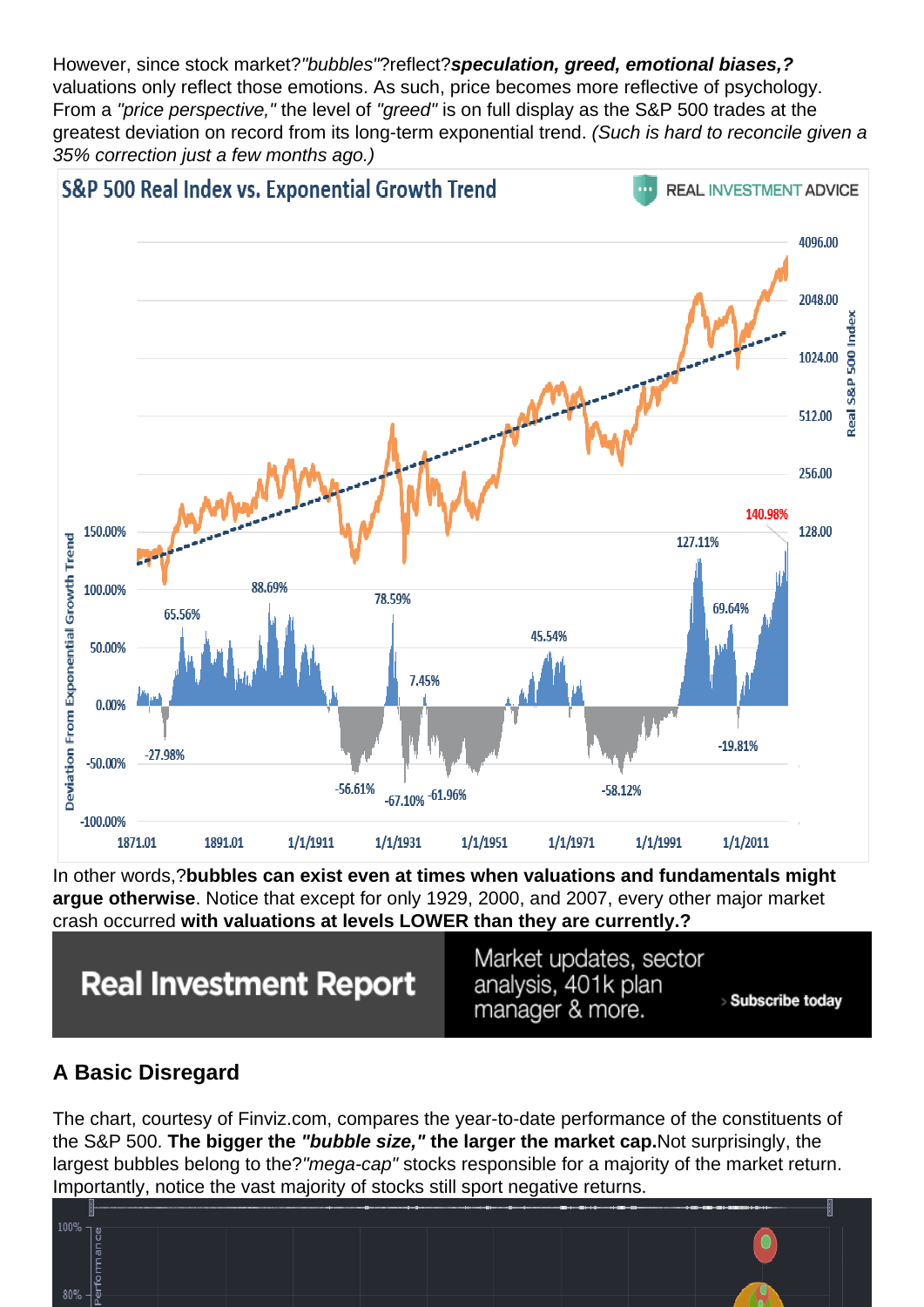In other words, investors push valuations simply on "momentum."?As shown, since 2018, the increase in stock prices is primarily attributable to ?valuation expansion.?

The basic disregard by investors over fundamental valuations is a reflection of the "psychological" bias now engulfing market participants.?However, being excessively "bullish" is not what causes the eventual reversion. It is just the "fuel" that drives it.

## No Bubble Is Ever The Same

Historically, all market crashes have been the result of things unrelated to valuation levels. Issues such as liquidity, government actions, monetary policy mistakes, recessions, or inflationary spikes are the culprits that trigger the ?reversion in sentiment.? Importantly, the "bubbles" and "busts" are never the same.?? I previously quoted Bob Bronson on this point:

?It can be most reasonably assumed that markets are efficient enough that every bubble is significantly different than the previous one. A new bubble will always be different from the previous one(s). Such is since investors will only bid prices to extreme overvaluation levels if they are sure it is not repeating what led to the previous bubbles. ?Comparing the current extreme overvaluation to the dotcom is intellectually silly.I would argue that when comparisons to previous bubbles become most popular, it's a reliable timing marker of the top in a current bubble.?As an analogy, no matter how thoroughly a fatal car crash is studied, there will still be other fatal car crashes. Such is true even if we avoid all previous accidentcausing mistakes."

Comparing the current market to any previous period in the market is rather pointless. The current market is?not ?like 1995, 1999, or 2007? Valuations, economics, drivers, etc. are all different from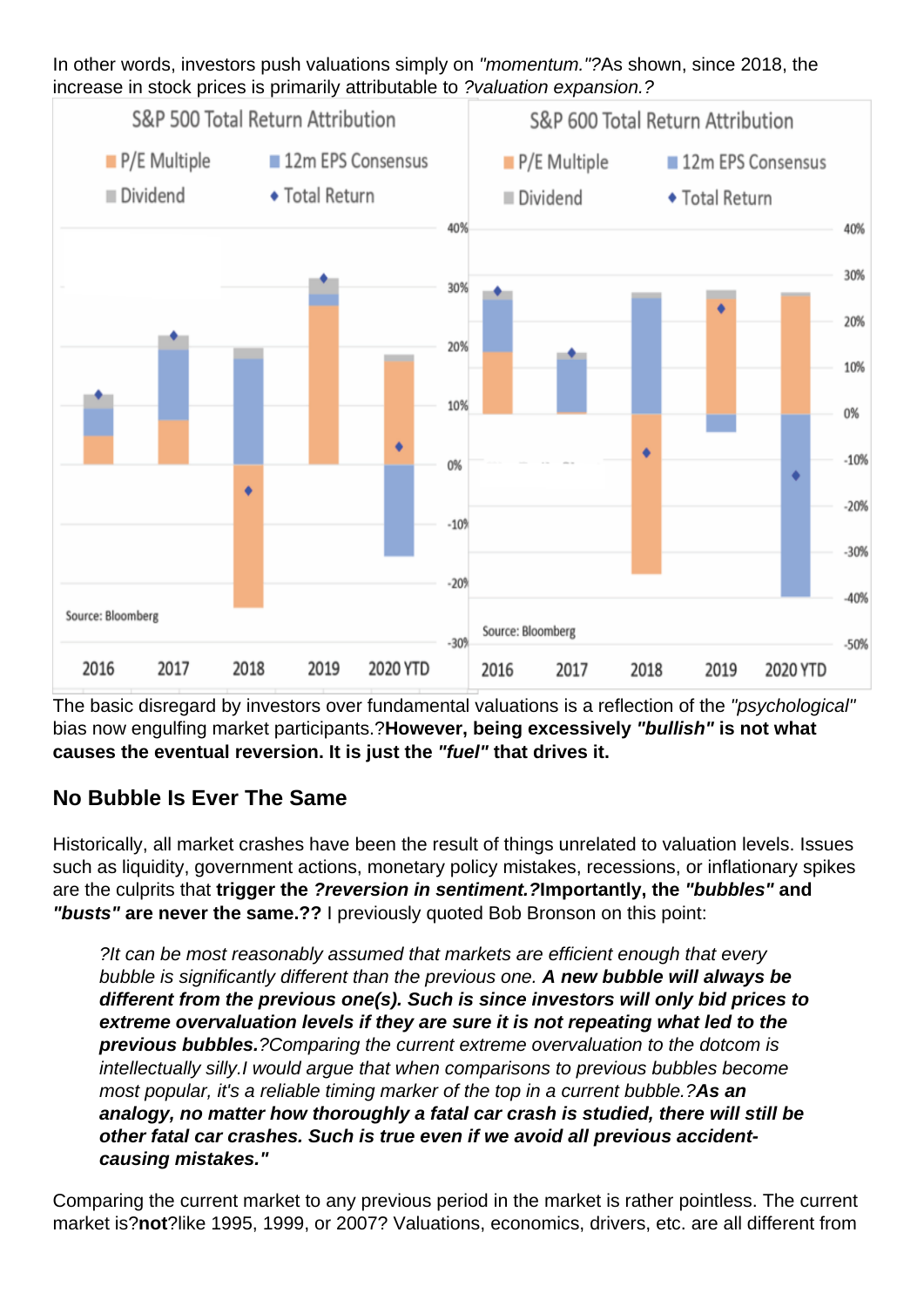cycle to the next. Most importantly, however, the financial markets adapt to the cause of the previous? ?fatal crashes.? However, that adaptation won?t prevent the next one.

#### Alan Greenspan

Alan Greenspan, former chairman of the Federal Reserve, also noted the importance of investor behavior about both the buildup, and bust, of market bubbles. To wit:

"Thus,?this vast increase in asset claims' market value is partly the indirect result of investors accepting lower compensation for risk. Market participants too often view such an increase in market value as structural and permanent. To some extent, those higher values may be reflecting the increased flexibility and resilience of our economy.?But what they perceive as newly abundant liquidity can readily disappear. ?Any onset of increased investor caution elevates risk premiums and, as a consequence, lowers asset values and promotes the liquidation of the debt that supported higher asset prices.?Such is why history has not dealt kindly with the aftermath of protracted periods of low-risk premiums."? - ? Alan Greenspan, August  $25^{th}$ , 2005.

### Credit Risk Is The Tell

Just as it was in 2005, we see much of the same behavior in the markets today. One of the "key arguments" for continuing to chase stocks has been that "low rates justifies taking on increased risk."? Such was a point Mr. Greenspan obviously disagreed.

"A decline in perceived risk is often self-reinforcing in that it encourages presumptions of prolonged stability and thus a willingness to reach over an evermore extended period. ?But, because people are inherently risk-averse, risk premiums cannot decline indefinitely.?Whatever the reason ? for narrowing credit spreads, and they differ from episode to episode, history cautions that extended periods of low concern have invariably been followed by a reversal, with an attendant fall in the prices of risky assets. ?Such developments reflect not only market dynamics but also the all-too-evident alternating and?infectious bouts of human euphoria and distress and the instability they engender." -?Alan Greenspan, September 27th, 2005.

It's not too hard to remember what happened next. In the short-term, investors always believe they can escape the eventual reversions of excess. In reality, they never do.

## Soros' Theory Of Reflexivity

With this background, we can better understand Soros' "theory of reflexivity."?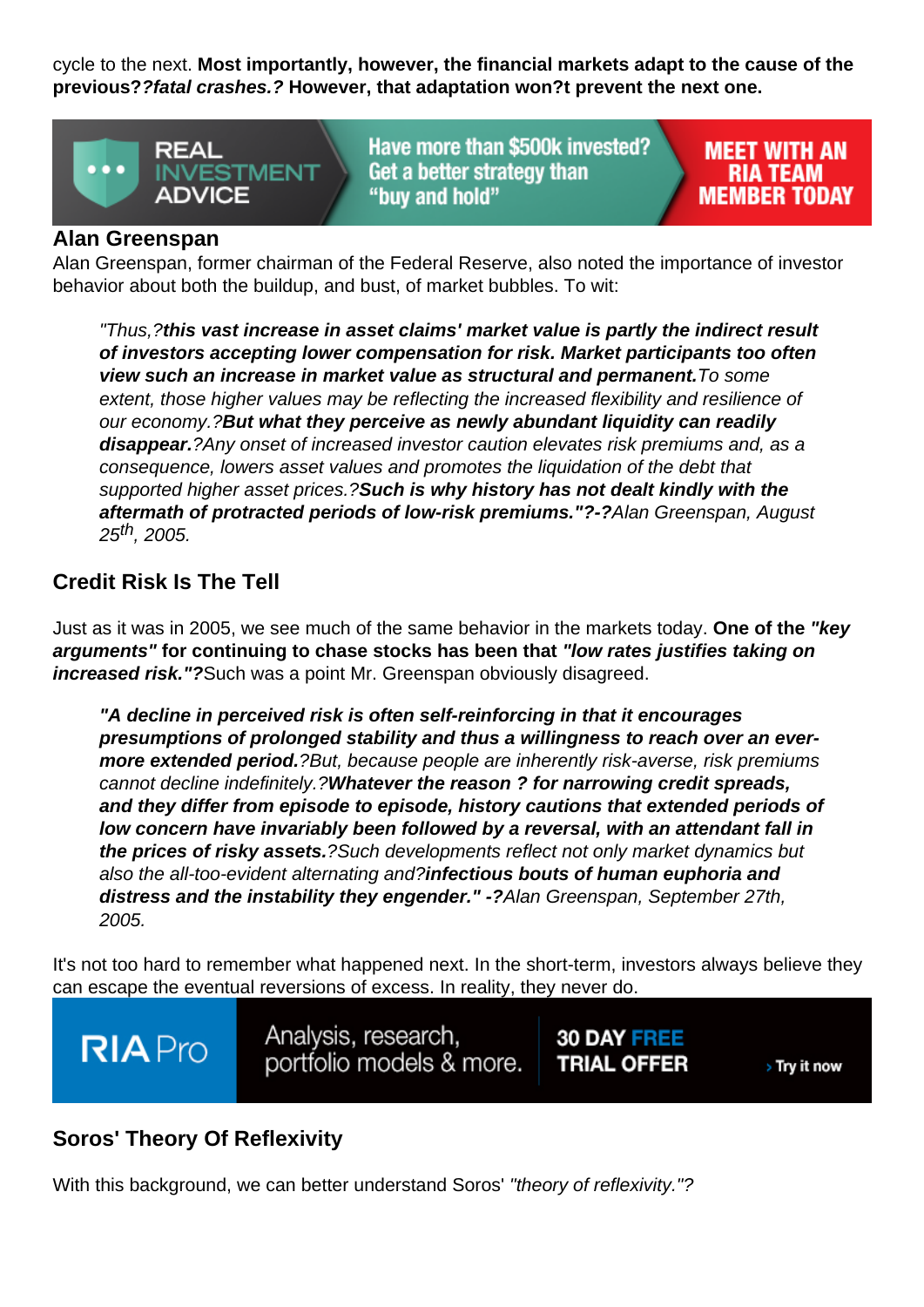"Financial markets, far from accurately reflecting all the available knowledge, always provide a?distorted view of reality. The degree of distortion may vary from time to time. Sometimes it's quite insignificant, at other times, it is quite pronounced. When there is a significant divergence between market prices and the underlying reality, there is a lack of equilibrium conditions.

I have developed a rudimentary theory of bubbles along these lines.?

Every bubble has two components: an underlying trend that prevails in reality and a misconception relating to that trend. When a positive feedback develops between the trend and the misconception, it sets a boom-bust process in motion. The process is liable to be tested by negative feedback along the way. If it is strong enough to survive these tests, it reinforces both the trend and the misconception.?

Eventually, market expectations become so far removed from reality if forces people to recognize that a misconception is involved. A twilight period ensues during which doubts grow. More and more people lose faith, but the inertia sustains the prevailing trend.

As Chuck Prince, former head of Citigroup, said, 'As long as the music is playing, you've got to get up and dance. We are still dancing.' Eventually, the markets reach a tipping point and the trend reverses; it then becomes self-reinforcing in the opposite direction.

Typically bubbles have an asymmetric shape. The boom is long and slow to start. It accelerates gradually until it flattens out again during the twilight period.?The bust is short and steep?because it involves the forced liquidation of unsound positions."

#### Asymmetry

The chart below is an example of asymmetric bubbles.

Soros' view on the pattern of bubbles is interesting because it changes the argument from a fundamental view to a technical view. Prices reflect the psychology of the market, creating a feedback loop between the markets and fundamentals.? As Soros stated:

"Financial markets do not play a purely passive role; they can also affect the socalled fundamentals they are supposed to reflect. These two functions that financial markets perform, work in opposite directions. In the passive or cognitive function, the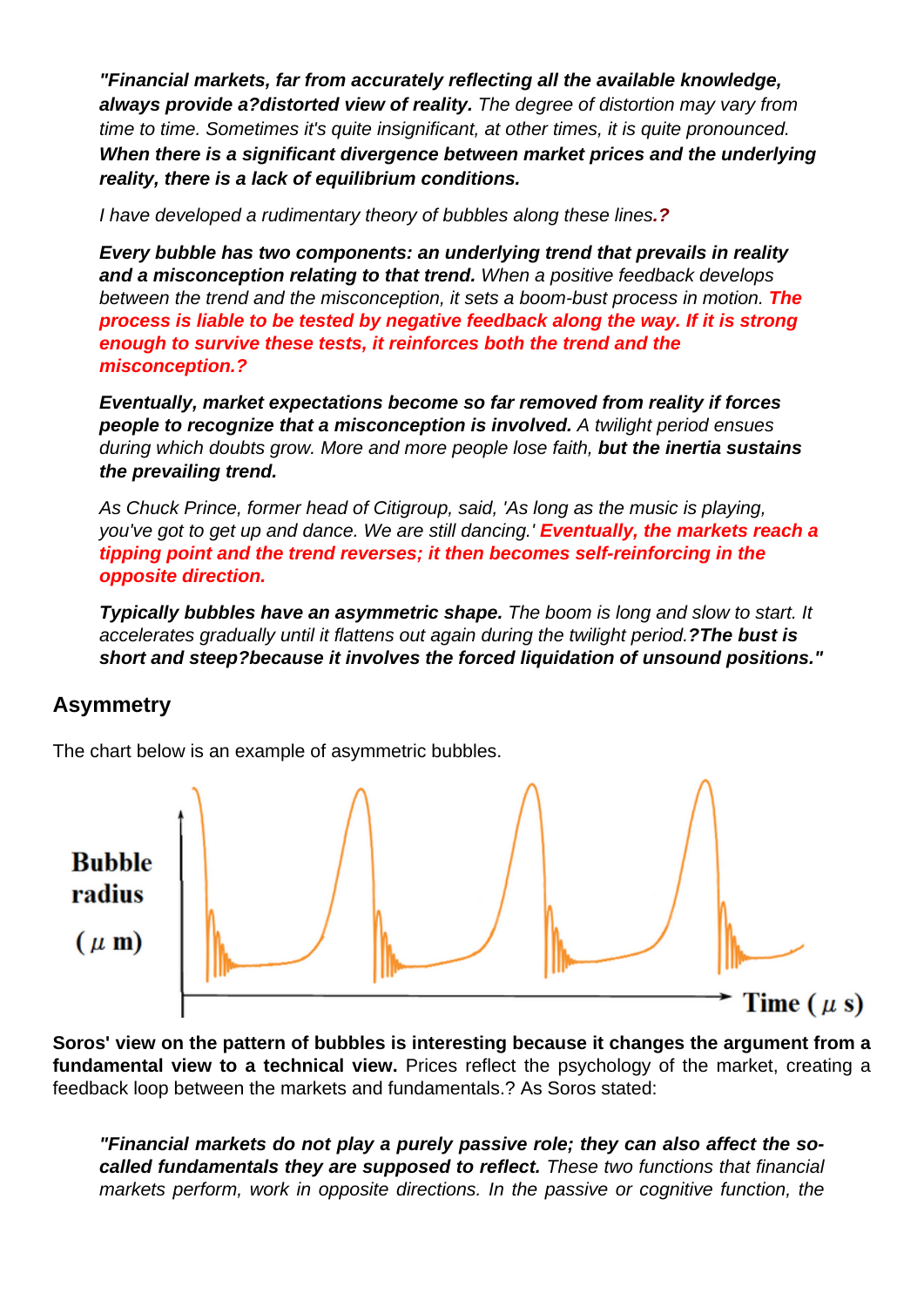fundamentals are supposed to determine market prices. In the active or manipulative function market, prices find ways of influencing the fundamentals. 2When both functions operate at the same time, they interfere with each other. The supposedly independent variable of one function is the dependent variable, so neither function has a truly independent variable.?As a result, neither market prices nor the underlying reality is fully determined. Both suffer from an element of uncertainty that cannot be quantified."

The chart below utilizes Dr. Robert Shiller's stock market data going back to 1900 on an inflationadjusted basis.? I then took a look at the markets before each major market correction and overlaid Soros' asymmetrical bubble shape.